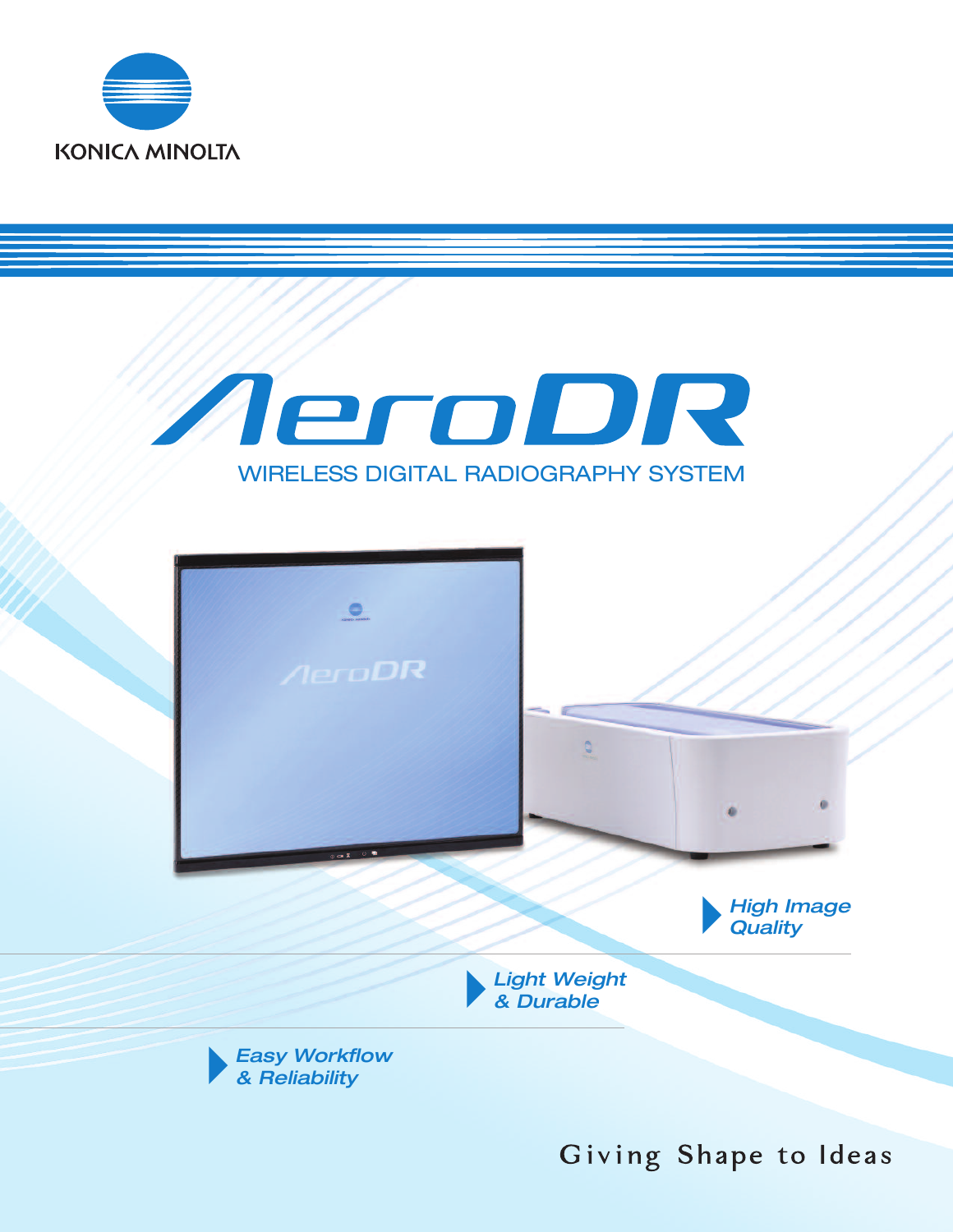# **High Image Quality**

# **Scintillator Direct-Contact Technology**

We succeeded in creating a new technology whereby a Csl scintillator is made to contact directly over a TFT\* sensor panel without any protective layer in between them. This technology has made it possible to guide the light emitted from the scintillator to the photodiode more efficiently and with less noise.



# **High Image Quality**

The optimal combination of the Aero DR detector using a Konica Minolta manufactured Csl scintillator with our newly developed low noise readout ICs delivers high DQE.\*

At the same time, Aero DR delivers a wider dynamic range for DR which is comparable to CR. This means that in a radiograph of shoulder joints, for example, the Aero DR extended dynamic range permits visualizing the skin line accurately even when the radiographic conditions change along the way.

\*DQE Detective Quantum Efficiency

# **Light Weight & Durable**

### **Durable Monocoque Structured Cassette**

We adopted the "monocoque case" to ensure reliable operation even under substantial shock or load. Since the battery is incorporated in the cassette, the Aero DR has no notch for battery replacement which is known to reduce the structural integrity of the case. Because of this, the Aero DR cassette case is light weight and high in strength. The load bearing performance of the Aero DR wireless FPD cassette is the same as that of our CR cassette.





### **World's Lightest Weight Wireless FPD**

The Aero DR Detector is the lightest FPD in the world weighing as little as 2.9 kg (6.3 lbs) and supports wireless networking which transmits captured images to the console. The Aero DR Detector is also available in a 17 x 17" size and weighs a mere 7.92 lbs. Technologists can easily perform non bucky exams such as table top or cross table projections.

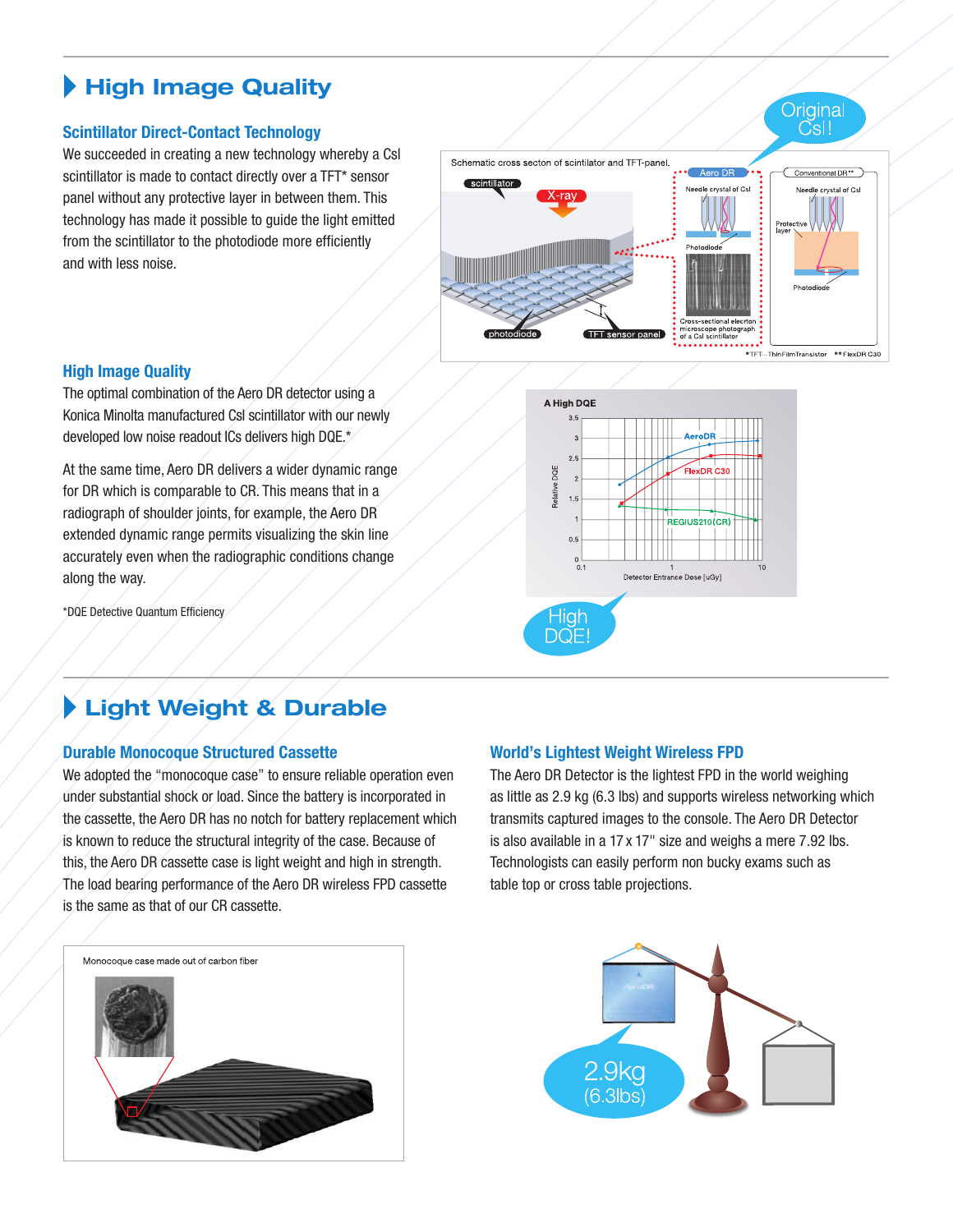# **Easy Workflow & Reliability**

## **Universal Solution for Existing X-ray Room**

The Aero DR detector is the same size as an ISO 4090 compliant film cassette and will therefore fit any existing standard size wall-stand or table bucky tray.



#### **Roaming FPD Solution**

Aero DR can be used anywhere with "the Shared FPD Solution." As soon as Aero DR is registered to any X-ray room it is immediately ready to use.



#### **Quick Preview and Smart GUI**

After exposure, a preview image quickly appears on the display on the new CS-7 console in less than two seconds. The CS-7 has a user-friendly graphical user interface (GUI) adding new and powerful proprietary functions. The GUI design can be modified to meet customer preferences and flexibility needs.

### **New Energy-saving, Rapidly Rechargeable, Long-Life Battery In a Light, Durable Case**

Aero DR provides enough energy to acquire over 10 images by the capacitor being recharged for only three minutes. A lithium ion capacitor, the world's newest technology, was chosen for its power saving advantage and because it has a charge and discharge cycle life that is longer than that of a lithium ion battery. It won't need to be replaced during the expected life cycle of the detector and, the rigid structure of the case is strong yet so simple it significantly reduces the weight of the cassette.

| Battery Life Cycle                 | $5 - 7$ vears                   |
|------------------------------------|---------------------------------|
| <b>Charging Time Empty to Full</b> | 30 minutes with battery charger |
| <b>Operating Time</b>              | 5.5 hrs for 200 images          |